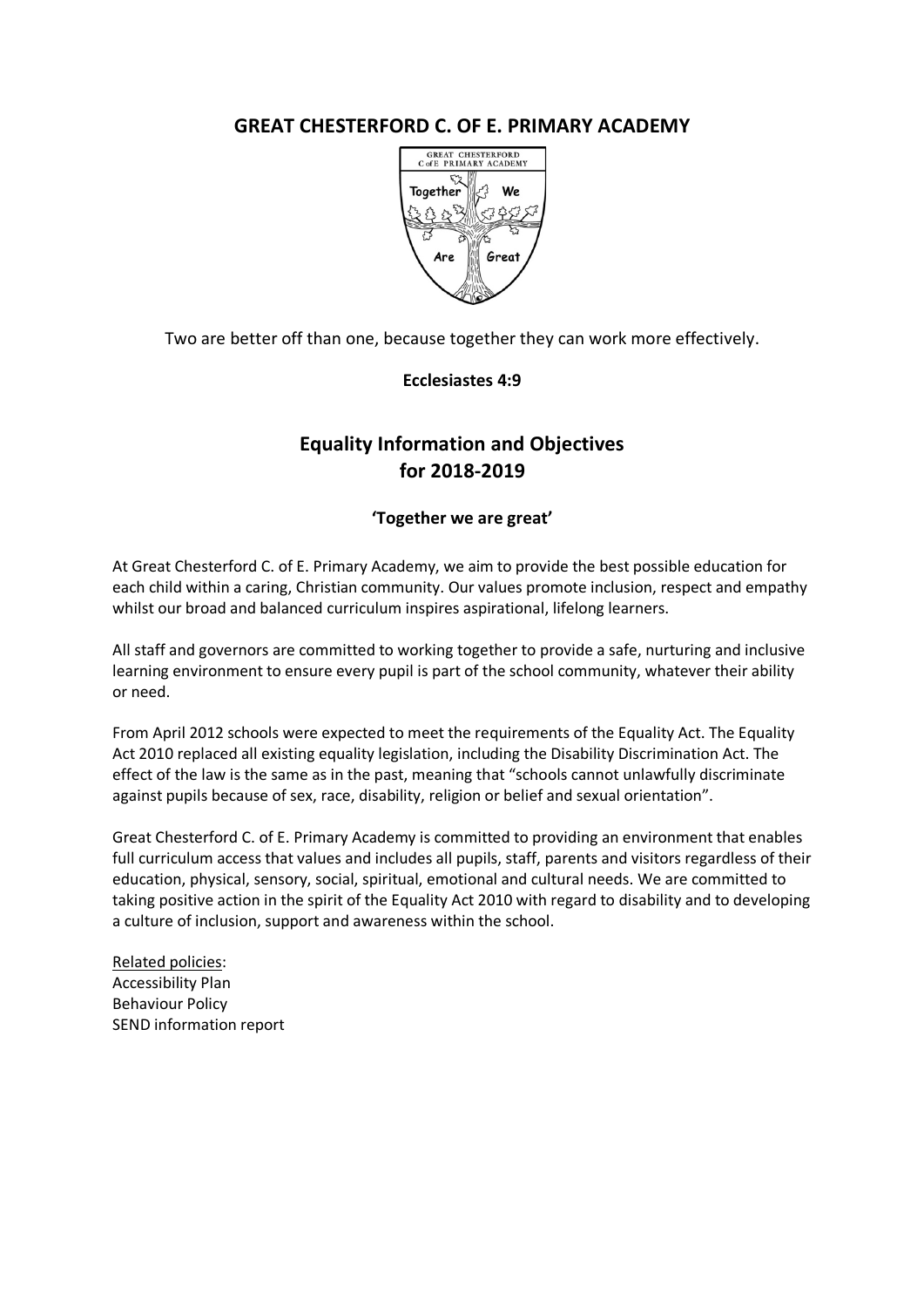| Disadvantaged pupils make progress in line with or better than their peers.                    |
|------------------------------------------------------------------------------------------------|
| Actions:                                                                                       |
| Assessment lead to oversee the progress of all groups termly - Vulnerable Group Tracking<br>1. |
| Grid                                                                                           |
| Assessment lead maintains an overview of provision for disadvantaged pupils - PP Child<br>2.   |
| Plans                                                                                          |
| SENCO to review interventions and their impact January and June<br>3.                          |
| Class teachers to report on class-based interventions taking place for disadvantaged<br>4.     |
| pupils – termly                                                                                |
| Access is provided to Learning Mentor, Intervention Tutor and Art / Play Therapists<br>5.      |
| Outcomes:                                                                                      |

Progress made will be assessed at SMT termly pupil progress reviews

Progress will be measured against non-disadvantaged children – January and June

Progress made will be used in evaluating the effectiveness of intervention programmes for disadvantaged pupils – January and June

### Equality Objective 2

Equality Objective 1

All pupils within school continue to have equal access to learning.

### Actions:

1. All staff to be made aware of any barriers to learning that any pupil may have

2. SENCO / Assistant to obtain resources advice from external agencies when required

3. Learning Mentors, Intervention Tutor and Art / Play Therapist accessed if required

# Outcomes:

Potential barriers to learning are identified supported

Lessons are stimulating and engaging

Different learning styles are catered for

Resources are appropriate and do not increase / create barriers

All children make good rates of progress – June

# Equality Objective 3

All pupils within school have equal access to extra – curricular opportunities.

Actions:

- 1. Review attendance at each event / provision of each group
- 2. Ensure that disadvantaged pupils are supported
- 3. Pupil premium letter outlining provision for parents to be updated
- 4. The school will communicate termly with parents of disadvantaged pupils to ensure that they are clear as to the support available to them

5. Evaluate provision to ensure that there is no bias towards one particular group, e.g. girls

### Outcomes:

Findings of attendance at events / clubs for specific groups are shared with governors in the summer term

Future planning of extracurricular opportunities takes account of any discrepancies There are no misconceptions of any groups / individuals being unable to access activities / opportunities

Pupil premium funds are used effectively to support extra-curricular provision